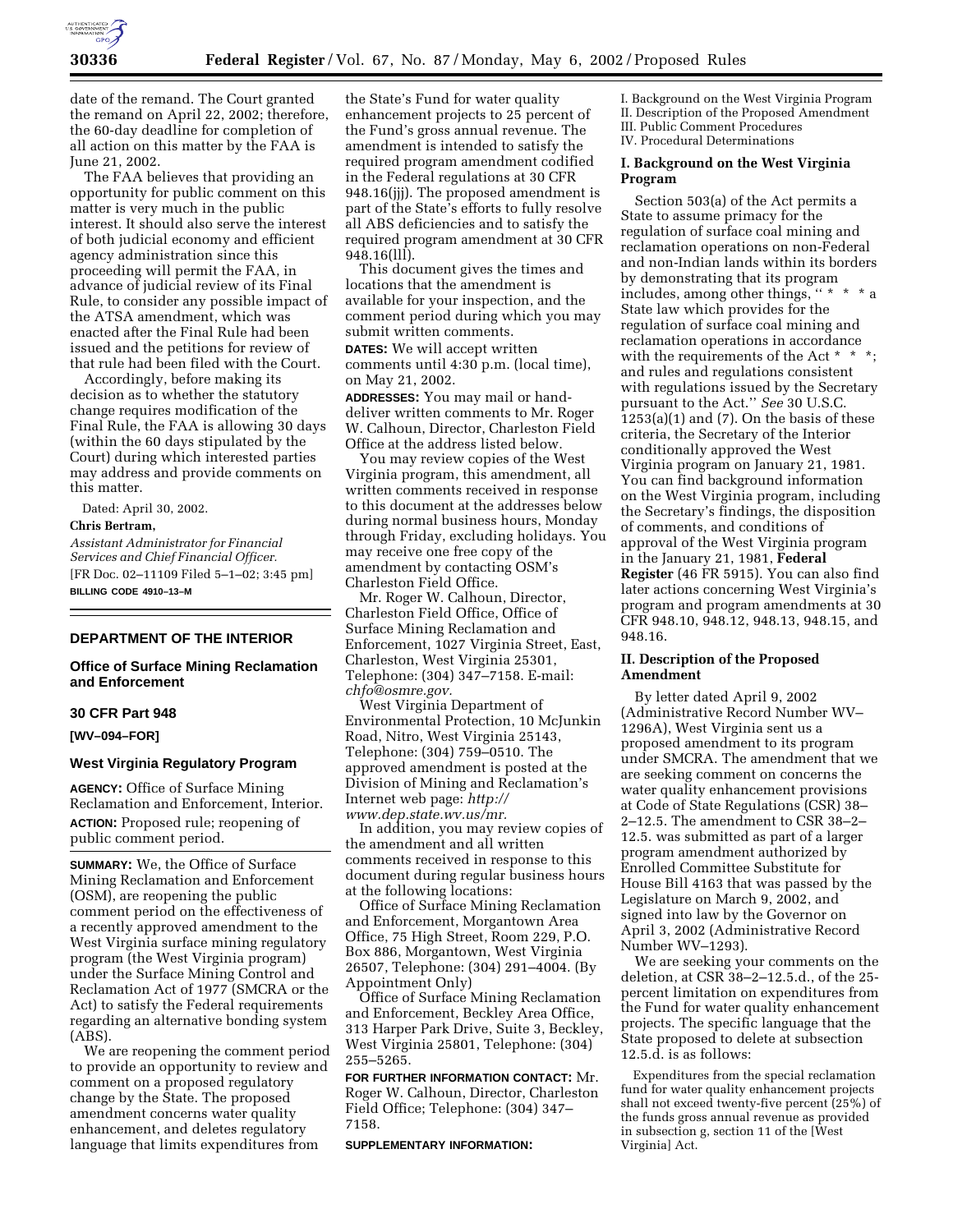After the deletion, CSR 38–2–12.5.d. reads as follows:

12.5.d. In selecting such sites for water quality improvement projects, the Secretary shall determine the appropriate treatment techniques to be applied to the site. The selection process shall take into consideration the relative benefits and costs of the projects.

#### *Related Information*

This proposed amendment is part of the State's efforts to fully resolve all ABS deficiencies and to satisfy the required program amendment codified at 30 CFR 948.16(lll). On December 28, 2001, we approved an amendment to the West Virginia program concerning the ABS. The amendment was submitted in response to our 30 CFR part 733 notification of June 29, 2001 (Administrative Record Number WV– 1218). The amendment consisted of changes to the Code of West Virginia (W. Va. Code) as contained in Enrolled Senate Bill 5003. It established the Special Reclamation Fund Advisory Council to ensure the effective, efficient and financially stable operation of the Fund; provided for a contract with a qualified actuary to determine the Fund's soundness on a four-year basis; increased the special reclamation tax rate to provide additional revenue for the reclamation of bond forfeiture sites; and deleted language in the statute that limited expenditures from the State's ABS for water treatment.

In our December 28, 2001 (66 FR 67446), approval, we deferred our decision on the broader question of whether the amendment fully satisfies the requirement at 30 CFR 948.16(lll), concerning the adequacy of the State's ABS. We also revised the required program amendment codified at 30 CFR 948.16(jjj) to require, in part, the removal of the 25-percent limitation on the expenditure of funds for water treatment at CSR 38–2–12.5.d. The State had previously removed the 25-percent limitation on the expenditure of funds for water treatment from its statute, but had failed to remove the 25-percent limitation in its rules.

On December 28, 2001, we opened a comment period to allow more time to consider and provide additional comment on the question of whether the State has fully satisfied the requirement at 30 CFR 948.16(lll) concerning the adequacy of the State's ABS. That comment period closed on March 28, 2002.

# **III. Public Comment Procedures**

Under the provisions of 30 CFR 732.17(h), we are seeking your comments on whether the amendment satisfies the applicable program amendment approval criteria of 30 CFR 732.15. If we approve the amendment, it will become part of the State program.

#### *Written Comments*

Send your written comments to OSM at the address given above. Your written comments should be specific, pertain only to the issues proposed in this rulemaking, and include explanations in support of your recommendation(s). In the final rulemaking, we will not necessarily consider or include in the administrative record any comments received after the time indicated under **DATES** or at locations other than the Charleston Field Office.

# *Electronic Comments*

Please submit Internet comments as ASCII or Word file avoiding the use of special characters and any form of encryption. Please also include ''Attn: SPATS No. WV–094–FOR'' and your name and return address in your Internet message. If you do not receive a confirmation that we have received your Internet message, contact the Charleston Field Office at (304) 347– 7158.

#### *Availability of Comments*

We will make comments, including names and addresses of respondents, available for public review during our normal business hours. We will not consider anonymous comments. If individual respondents request confidentiality, we will honor their request to the extent allowable by law. Individual respondents who wish to withhold their names or address from public review, except for the city or town, must state this prominently at the beginning of their comments. We will make all submissions from organizations or businesses, and from individuals identifying themselves as representatives or officials of organizations or businesses, available for public inspection in their entirety.

### **IV. Procedural Determinations**

#### *Executive Order 12630—Takings*

This rule does not have takings implications. This determination is based on the analysis performed for the counterpart federal regulations.

## *Executive Order 12866—Regulatory Planning and Review*

This rule is exempt from review by the Office of Management and Budget (OMB) under Executive Order 12866.

## *Executive Order 12988—Civil Justice Reform*

The Department of the Interior has conducted the reviews required by section 3 of Executive Order 12988 and has determined that, to the extent allowable by law, this rule meets the applicable standards of subsections (a) and (b) of that section. However, these standards are not applicable to the actual language of State regulatory programs and program amendments because each such program is drafted and promulgated by a specific State, not by OSM. Under sections 503 and 505 of SMCRA (30 U.S.C. 1253 and 1255) and the Federal regulations at 30 CFR 730.11, 732.15, and 732.17(h)(10), decisions on proposed State regulatory programs and program amendments submitted by the States must be based solely on a determination of whether the submittal is consistent with SMCRA and its implementing Federal regulations and whether the other requirements of 30 CFR parts 730, 731, and 732 have been met.

## *Executive Order 13132—Federalism*

This rule does not have Federalism implications. SMCRA delineates the roles of the Federal and State governments with regard to the regulation of surface coal mining and reclamation operations. One of the purposes of SMCRA is to ''establish a nationwide program to protect society and the environment from the adverse effects of surface coal mining operations." Section  $503(a)(1)$  of SMCRA requires that State laws regulating surface coal mining and reclamation operations be ''in accordance with'' the requirements of SMCRA. Section 503(a)(7) requires that State programs contain rules and regulations ''consistent with'' regulations issued by the Secretary pursuant to SMCRA.

## *Executive Order 13211—Regulations That Significantly Affect the Supply, Distribution, or Use of Energy*

On May 18, 2001, the President issued Executive Order 13211 which requires agencies to prepare a Statement of Energy Effects for a rule that is (1) considered significant under Executive Order 12866, and (2) likely to have a significant adverse affect on the supply, distribution, or use of energy. Because this rule is exempt from review under Executive Order 12866 and is not expected to have a significant adverse effect on the supply, distribution, or use of energy, a Statement of Energy Effects is not required.